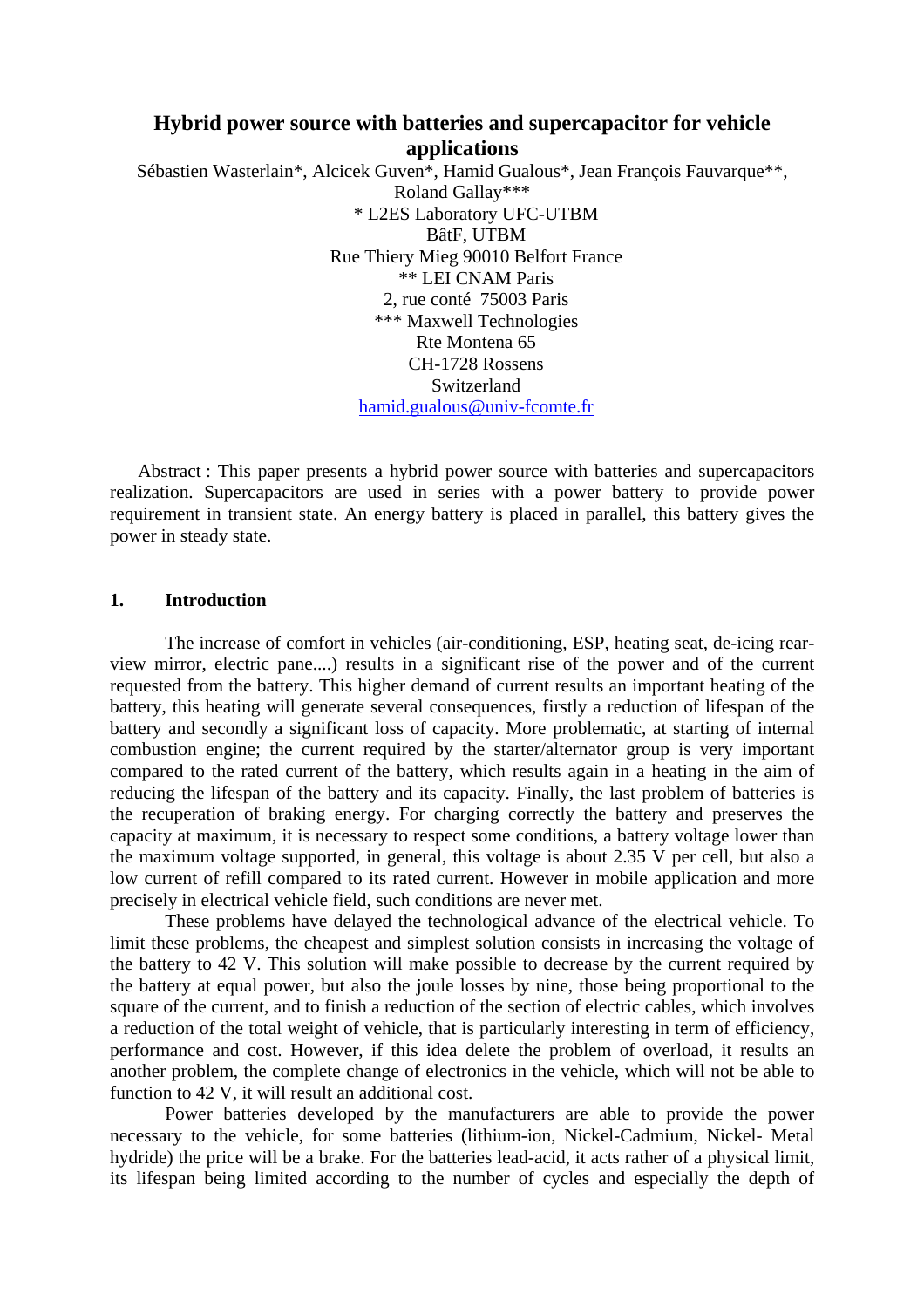discharge. Stop&Go technology in order to reduce the consumption, will be present on the hybrid vehicle, this technology will involve many starting (approximately 100 000 in urban environments), power batteries to lead-acid will not be able to support this number of cycles if the depth of discharge is high.

It is necessary to use a component of power able to provide a strong power to starting and to assist the vehicle accelerate, the lifecycle of this energy storage device must be in adequacy with stop&go technology.

The introduction of the supercapacitors into the applications of power is an industrial reality. Developed at the origin for the markets of memory safeguard in public electronics, the adaptation of the supercapacitor technology to the power range encountered a long time against the absence of industrial process economically viable and insufficient performances. Thus new concepts of applications and products are under development:

- In the car to reduce consumption and to reach the network 42 V and 400V in hybrid vehicle.

- In public transport to recover energy with the braking of the trains and subways.

- To develop trams without overhead line.

- In industry, to start the power generating units

- To provide the demands of instantaneous power

- To replace the batteries of the inverters and to reduce the costs of maintenance of the park of batteries.

The environmental stakes are important; the supercapacitor will take an important part for the optimization of the dimensioning of electrical grids, in the improvement of the energetic efficiency of the embarked systems and in the reduction of batteries replacement. Indeed the supercapacitors will not be used as source of pure energy, because of their weak energy mass, but rather of complement to the battery, providing the strong demands of power. The supercapacitor solution as source of power is clearly interesting; however the cost of the kilowatt per hour remains higher than for the batteries lead-acid (approximately 30 times more) but with a weight and volume weaker.

### **2. Structure of supercapacitor**

The elementary structure of a supercapacitor consists on aluminum current collectors, electrodes generally out of activated carbon impregnated in an organic or aqueous electrolyte. A separator is inserted between the two electrodes to insulate them (figure 1). The assembly of the unit is carried out as for the traditional capacitors [ 1-5 ].

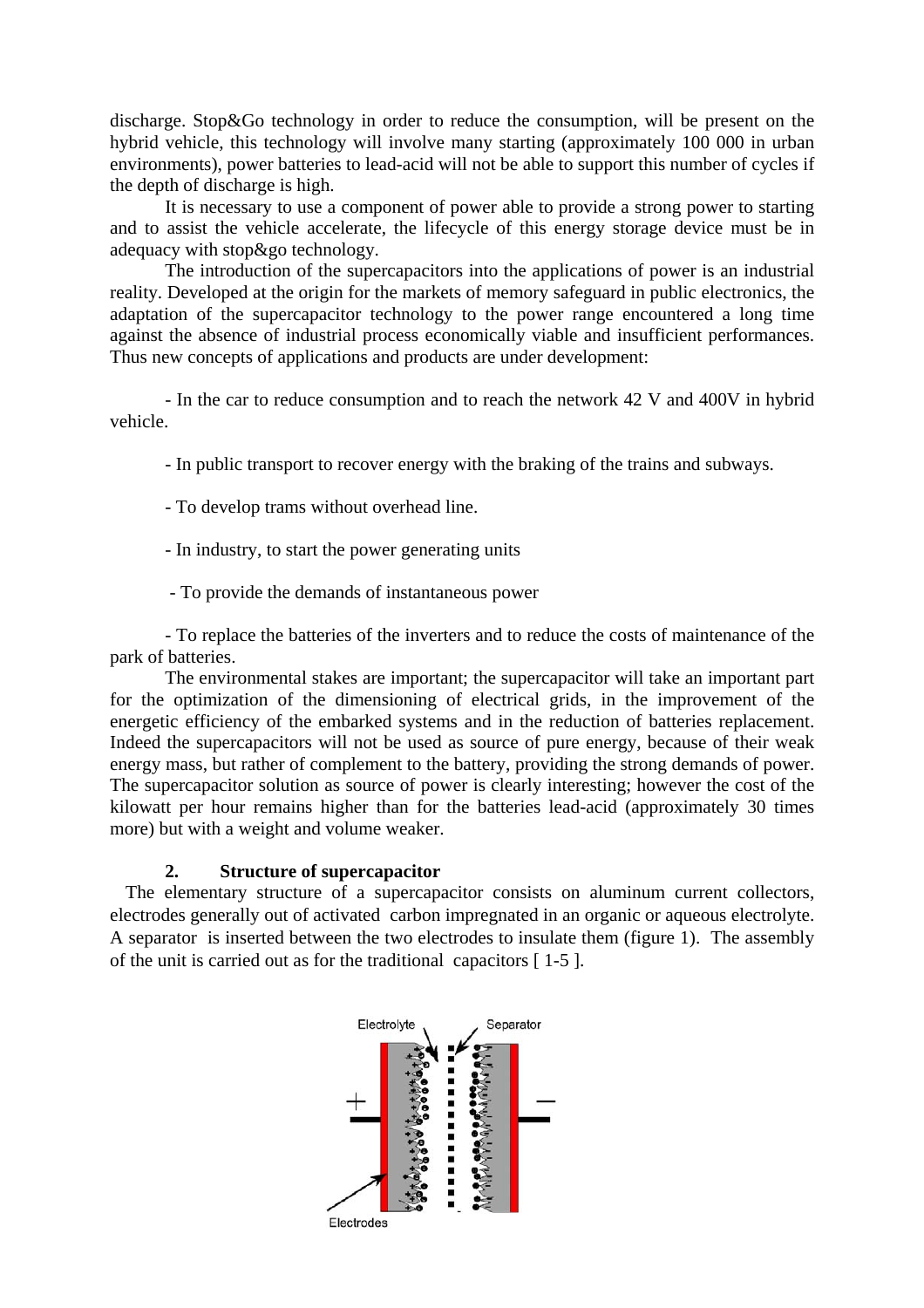#### Figure 1: Structure of a supercapacitor

The principle of operation of a supercapacitor is based on the storage of energy by distribution of the ions coming from the electrolyte in the vicinity of the surface of the two electrodes. Indeed, when one applies a terminal voltage of supercapacitors, one creates a zone of space charge to the two interfaces electrode-electrolyte. It is what one calls the double electric layer. The storage of energy is thus electrostatic and not faradic as in the case of the batteries, since there is no electrochemical reaction.

A supercapacitor has a structure anode-cathode containing activated carbon, allowing to have a surface activates considerably high compared to the traditional capacitors, and thus to obtain very high values of capacities (1 to 5000 F). This made of the supercapacitors of the potential elements of storage auxiliary, ideally complementary to the batteries or the fuel cell. The use of parallel-series structures of several cells of supercapacitors makes it possible to reach a voltage and a high current output.

Figure 2 presents the equivalent capacitance and equivalent series resistance of Maxwell MC2600F according to the frequency. These results are obtained by using electrochemical impedance spectroscopy. These curves show that the capacitance is higher at low frequency ( $f<100$  mHz),. For  $f<100$ mHz the supercapacitance equivalent capacitance decreases with frequency. For example at  $f = 1$  Hz, the capacitance is in order of 1400F. In dynamic mode, it's necessaru to take into account of this variation according to the frequency. On the other hand, the resistance series variation according to the frequency can be neglected.



Figure 2: Maxwell MC2600F capacitance and equivalent series resistance as a function of frequency ( $V = 2.7V$ )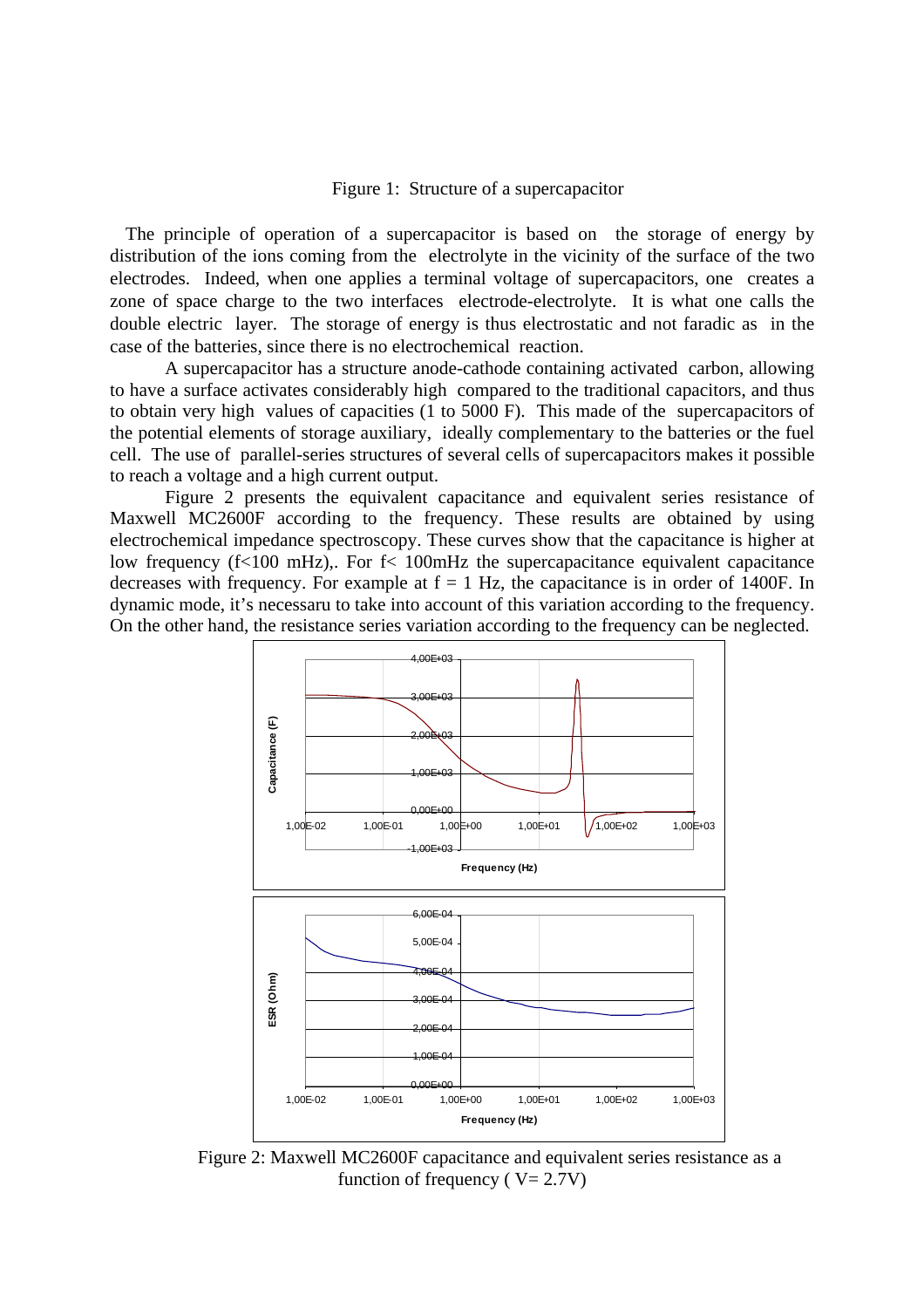# **3. Experimental result**

The objective of this project consists to associate an energy battery (with high capacity) in parallel of a supercapacitor module associated with a power battery (with low capacity) in series. The goal of this association is to reduce the starting current and the current when the vehicle accelerates into the energy battery (with high capacity), in order to guarantee the best lifecycle for the energy battery (with high capacity).



Fig. 3: Experimental setup principle

Battery 1 will be selected with a capacity lower than that of battery 2 and the same than that of the supercapacitor module, this in order to guarantee better held in temperature (in particular in cold weather) and the best held with the variations of capacity according to ageing.

Battery 2 will be an energy battery with a strong capacity dimensioned either to provide the points of power, but dimensioned to supply the electric installation (headlight, airconditioning, motor in steady operation). This new dimensioning will make possible to reduce the capacity of the battery, and so the price like the volume. However this battery must have a resistance higher than the resistance of the hybrid supply.

The supercapacitor module will be dimensioned to provide the high demand of power. Moreover supercapacitors will be able to limit the depth of discharge of the battery, and to inform us of his state of charge more or less precisely, according to the battery used (depend on the self-discharge, internal resistance, ageing). The supercapacitors will ensure the part of energy buffer at the time of braking phases, energy stored may be retransmitted quickly to the electrical load, or slowly to battery 2 if this one is not entirely charged. Finally the supercapacitors will be able to ensure the part of energy source, if the energy battery is failing.

The first results presented in figure 4 are obtained with the following configuration: Supercapacitor module (12V) is connected in series with a 12V battery. The used load is a